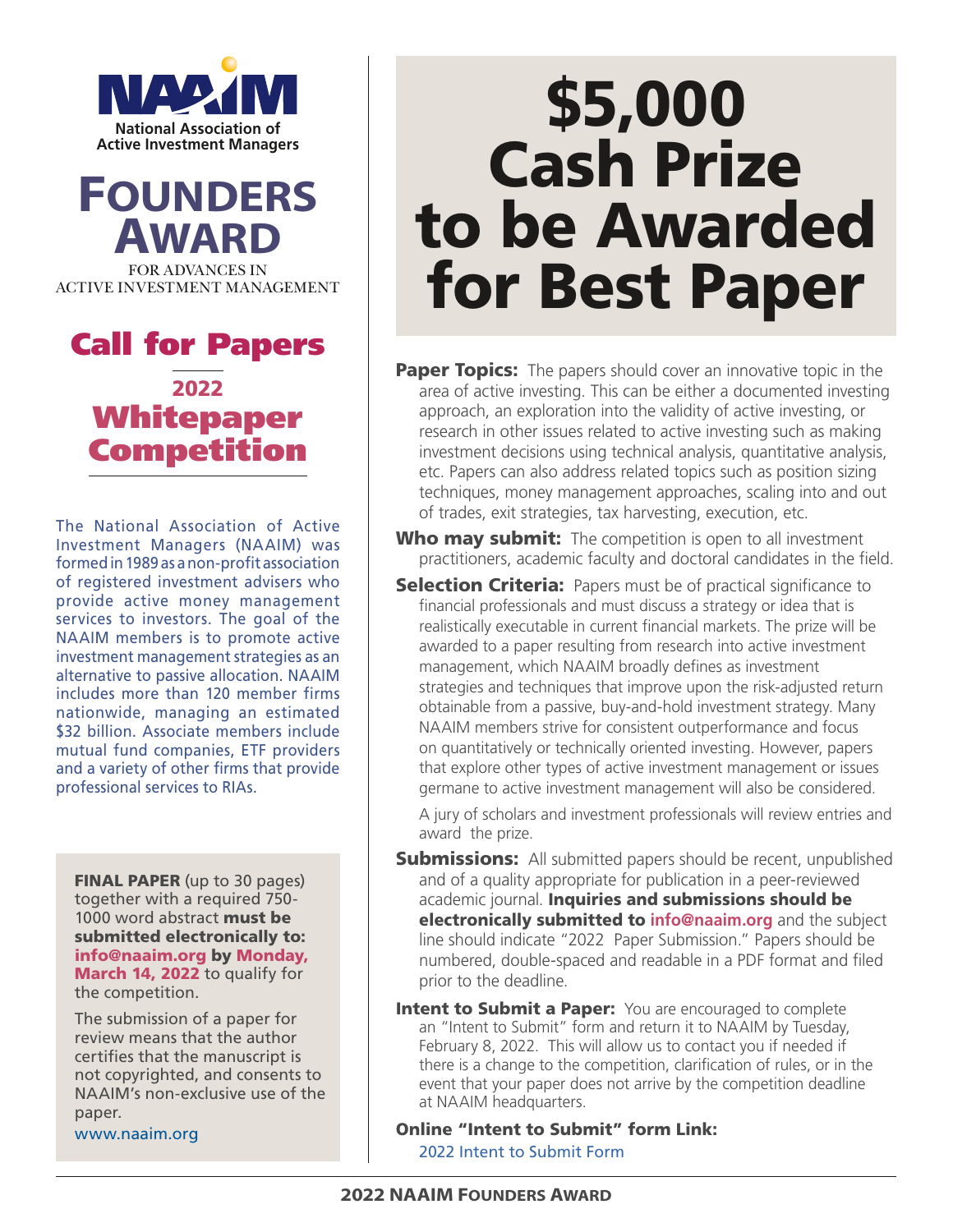

#### Competition Rules

The National Association of Active Investment Managers (NAAIM) sponsors the Founders Award annually to seek out papers of academic quality that cover an innovative topic in the area of active investing. The following rules govern the submission, judging, ownership and awarding of the papers.

- **1.** All decisions of the NAAIM Founders Award committee are final. Any occurrence that arises that is not covered in these rules will be adjudicated by the committee.
- 2. Papers will be judged by a panel selected by the NAAIM Founders Award committee. The prime criteria used in judging the papers are:
	- 1. Practical significance to practitioners of active investing
	- 2. Quality of exposition
	- 3. Analytical rigor
	- 4. Novelty of results
- **3.** Papers should be submitted electronically in PDF format to info@naaim.org and the subject line should indicate "2022 Paper Submission." Please submit TWO copies of the paper: 1) Anonymous– with no reference of the author(s)' name or their affiliation with a company or university; 2) The paper should include the author(s) and affiliation with a company or university.
- 4. Papers must be 30 pages or less and include a separate required 750–1000 word abstract within the paper. Papers must be numbered, double-spaced, with a minimum font size of 14, and filed prior to the deadline. Papers failing to adhere to these requirements are subject to disqualification.
- **5.** By virtue of submission, the author certifies that the manuscript is not copyrighted, consents to NAAIM's non-exclusive use of the paper and abstract, and agrees to be bound by the rules set forth herein. NAAIM will request approval of the author prior to any publication of the paper.
- 6. Delivery of papers to NAAIM is the sole responsibility of the participants. Therefore, it is encouraged that they complete an "Intent to Submit" form that will allow NAAIM to contact them, if needed.

 NAAIM will attempt to do so if the situation arises, such as a change to the competition, clarification of the rules, in the event that their paper does not arrive by the deadline at NAAIM headquarters to the specified email address, etc. An email confirmation of receipt of the paper will be sent by NAAIM within three days of submission. It is the author's responsibility to contact NAAIM at info@naaim.org prior to Monday, March 14, 2022, in the event a confirmation is not received by the author in the 3-day time period.

- 7. Papers are due at NAAIM on or before midnight on Monday, March 14, 2022.
- 8. The winning paper will be announced prior to the NAAIM 2022 Uncommon Knowledge conference (date to be determined).
- **9.** The author of the winning paper will win a \$5,000 Cash Prize and the opportunity to present at the annual NAAIM conference. Domestic coach airfare, one night of lodging and conference registration is included for one author per winning paper only.



**NAMA National Association of Active Investment Managers**